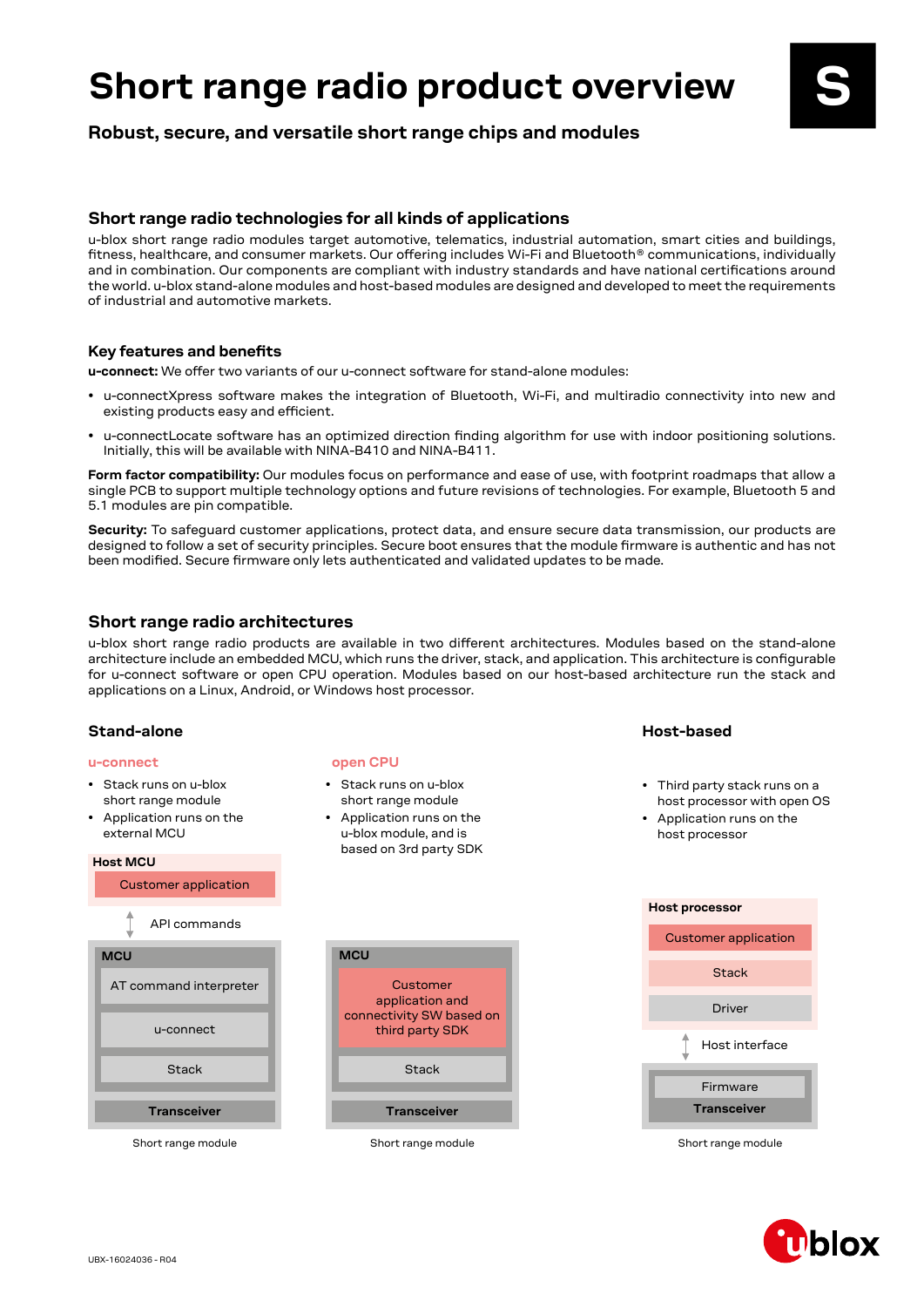### **Technology overview**

|                           | <b>Bluetooth</b> |           |        |                |                |           |                                     | <b>Multiradio</b> |                                   |           |                  |             |             | Wi-Fi              |                    |                                     |                    |                  |           |
|---------------------------|------------------|-----------|--------|----------------|----------------|-----------|-------------------------------------|-------------------|-----------------------------------|-----------|------------------|-------------|-------------|--------------------|--------------------|-------------------------------------|--------------------|------------------|-----------|
|                           | <b>ANNA-B</b>    | NORA-B1   | NINA-B | <b>NINA-B2</b> | <b>ES-ANIN</b> | NINA-B4   | BMD-34x<br>BMD-380                  | -360<br>OMB       | -30x<br>-350<br>ONB<br>BND<br>BND | BMD-330   | ဝ ဖ<br>NINA-W-19 | ODIN-W2     | MAYA-W1     | W-YOOL             | SM-Ador            | EM-Ador                             | EMMY-W1            | <b>SLN-Y-NIN</b> | LILY-W1   |
| Host-based                |                  |           |        |                |                |           |                                     |                   |                                   |           |                  |             | $\bullet$   |                    | $\bullet$          |                                     |                    |                  |           |
| Stand-alone               |                  |           |        |                |                |           |                                     |                   |                                   |           |                  |             |             |                    |                    |                                     |                    | ٠                |           |
| u-connect                 |                  |           |        | $\bullet$      |                | $\bullet$ |                                     |                   |                                   |           | $\bullet$        | $\bullet$   |             |                    |                    |                                     |                    |                  |           |
| Open CPU                  |                  | ٠         |        |                |                |           |                                     |                   |                                   | ٠         |                  |             |             |                    |                    |                                     |                    |                  |           |
| <b>Bluetooth version</b>  | 5                | 5.2       | 5      | 4.2            | 5              | 5.1       | 5                                   | 5.1               | 5                                 | 5         | 4.2              | 4.2         | 5.0         | 4.2                | 5                  | 5.1                                 | 4.2                |                  |           |
| <b>Bluetooth LE</b>       | ٠                |           |        |                |                |           |                                     |                   |                                   | $\bullet$ |                  |             |             |                    |                    |                                     |                    |                  |           |
| <b>Bluetooth mesh</b>     | ٠                |           |        |                |                | ٠         | ٠                                   |                   | ٠                                 |           |                  |             |             |                    |                    |                                     |                    |                  |           |
| <b>NFC</b>                | $\bullet$        |           |        |                |                |           |                                     |                   |                                   |           |                  |             |             |                    |                    |                                     |                    |                  |           |
| Thread / Zigbee           |                  | $\bullet$ |        |                |                |           |                                     |                   |                                   |           |                  |             |             |                    |                    |                                     |                    |                  |           |
| Wi-Fi 2.4 / 5 GHz         |                  |           |        |                |                |           |                                     |                   |                                   |           | 2.4              |             |             |                    |                    | 2.4/5 2.4/5 2.4/5 2.4/5 2.4/5 2.4/5 |                    | 2.4              | 2.4       |
| Wi-Fi 802.11<br>standards |                  |           |        |                |                |           |                                     |                   |                                   |           | b/g/n            | a/b/<br>g/n | a/b/<br>g/n | a/b/<br>g/n/<br>ac | a/b/<br>g/n/<br>ac | a/b/g/<br>n/ac/<br>ax               | a/b/<br>g/n/<br>ac | b/g/<br>n        | b/g/<br>n |
| Antenna options           |                  |           |        |                |                |           | P,C P,B,U P,M P,M P,B,M P,B,U B,C,U | В                 | B,C,U                             | B         | P,M              |             | $M,U$ P,B,U | P                  | P                  | P                                   | P                  | P,M              | P, M      |
| Secure boot               |                  |           |        |                |                |           |                                     |                   |                                   |           |                  |             |             |                    |                    |                                     |                    |                  |           |

 $\blacklozenge$  = Feature enabled by HW. The actual support depends on the open CPU application SW.

Antenna option notes: P = antenna pin(s), B= internal PCB, C = internal chip, M = internal metal PIFA, U = U.FL connector

For a detailed view of our product offering, see our guided product selector: www.u-blox.com/guided-product-selector

## **Popular applications**

Some of the industries that use u-blox short range modules along with a selection of applications are shown here, along with proposed u-blox modules well-suited to the applications.

| Industrial<br>automation             | • Networked control systems<br>• Handheld operator terminals<br>• Networked tools and sensors<br>Gateways and hubs<br>$\bullet$<br>Connected tools  | 圇<br><b>Retail and</b><br>point of sales | • Payment terminals<br>• Vending machines<br>• Cash registers and receipt printers<br>• Gateways and hubs                                              |
|--------------------------------------|-----------------------------------------------------------------------------------------------------------------------------------------------------|------------------------------------------|--------------------------------------------------------------------------------------------------------------------------------------------------------|
| ਾ<br>ਘੁ<br><b>Smart</b><br>buildings | • HVAC, alarm panels, and security cameras<br>• Access control, lighting, beacons<br>Gateways and hubs<br>$\bullet$<br>• Appliances and white goods | 昌<br>Automotive                          | • In-vehicle infotainment (IVI)<br>• Advanced driver assistance systems (ADAS)<br>• Automotive control units (ACU)<br>• Telematics control units (TCU) |
| <b>Medical and</b><br>healthcare     | • Enterprise patient monitoring<br>Connected home health devices<br>Fitness and rehabilitation equipment<br>٠<br>Gateways and hubs                  | <b>Telematics</b>                        | • Fleet management systems<br>• Vehicle trackers and e-loggers<br>• Driver recorders and insurance boxes                                               |

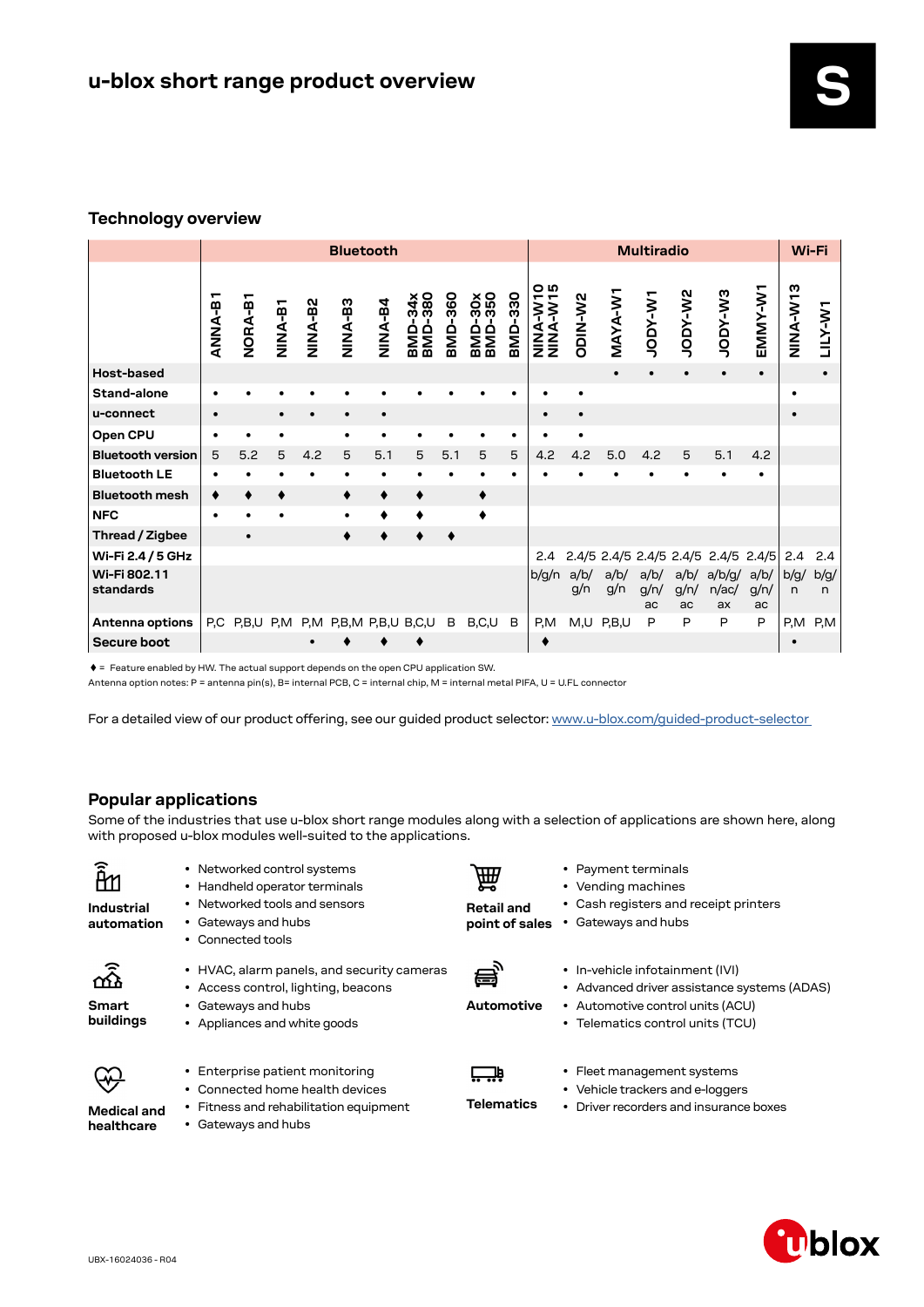#### **Emerging use cases**

**Indoor positioning:** Bluetooth's new direction finding feature, a key component of the Bluetooth v5.1 specification, brings the benefits of high precision positioning to indoor applications. NINA-B4 is the first u-blox module designed to act as both a transmitter and a receiver in angle of arrival (AoA) and angle of departure (AoD) direction finding and indoor positioning applications.

**Mesh support:** Bluetooth mesh is a specification for forming mesh networks, developed to support a number of use cases for large scale networks. Nodes can communicate using one-to-one, one-to-many, and many-to-many communication. Bluetooth Mesh can be used with u-connectXpress software.

**Wi-Fi for electric vehicle charging:** Wireless charging stations increase the convenience of EV charging. They shorten setup time (park over the wireless charger), omit need for charging cables, increase safety, and simplify maintenance. In both wired (AC/DC) and wireless charging setups, Wi-Fi is the most efficient solution to manage the charging process.

#### **Explore and evaluate** - kits and cards featuring u-blox modules for easy evaluation

#### **XPLR-AOA-1**

**Direction finding explorer kit with NINA-B4 Bluetooth 5.1 module** 

#### **XPLR-AOA-2**

**Indoor positioning explorer kit with NINA-B4 Bluetooth 5.1 module** 

**M.2 cards with JODY Wi-Fi 5/6 and Bluetooth 5.0/5.1 module**





• u-connectLocate software with optimized direction finding

• Evaluate Bluetooth 5.1 direction finding using angle-of-arrival

- High resolution angle calculation in two dimensions
- Evaluation tool for Bluetooth 5.1 indoor positioning
- Includes 4 antenna boards and 4 tags
- High resolution positioning engine
- u-connectLocate software with optimized direction finding
- 
- **M2-JODY-W2/W3 card M.2 Type 2230 Key E form factor**

• Two push buttons and an RGB LED

• Three push buttons and two LEDs

• USB connector integrated in PCB

• Dual-band Wi-Fi 2.4 GHz and 5 GHz, 802.11a/b/g/n/ac/ax

• On board sensor (accelerometer, gyro, thermometer) • Rechargeable coin cell battery with on/off switch

• Debug pin header with UART, SWD and power for charging

• A Bluetooth Low Energy and GNSS technology solution • Coin cell battery chargeable with USB and/or solar panel

• On-board sensor (accelerometer, gyroscope)

- Parallel operation of Wi-Fi and Bluetooth, including long range
- Simultaneous access point (AP), station (STA), or Wi-Fi direct (P2P)

**u-blox blueprints** – reference designs for integration of the products in real-world applications

# **Sensor board**

**[B200 with NINA-B112](http://B200 with NINA-B112)**

#### **[B201 with NINA-B112](https://www.u-blox.com/en/product/b201)  [and EVA-M8](https://www.u-blox.com/en/product/b201) Tracking device**

**[B204 with NINA-B112](https://www.u-blox.com/en/product/b204
) USB dongle**

**[B208 with NINA-B3](https://www.u-blox.com/en/product/b204
)06, SARA-412M, and ZOE-M8**







- **IoT solution board Example 2.1 BLE 5.0, LTE Cat M1/NB-IoT, and GNSS** 
	- Open CPU with Nordic SDK

• Access to UART over USB • One button and one RGB LED

• Powered by USB

- Includes accelerometer, RGB LED, and buttons
- Schematics, bill of material, layout, and Gerber data available